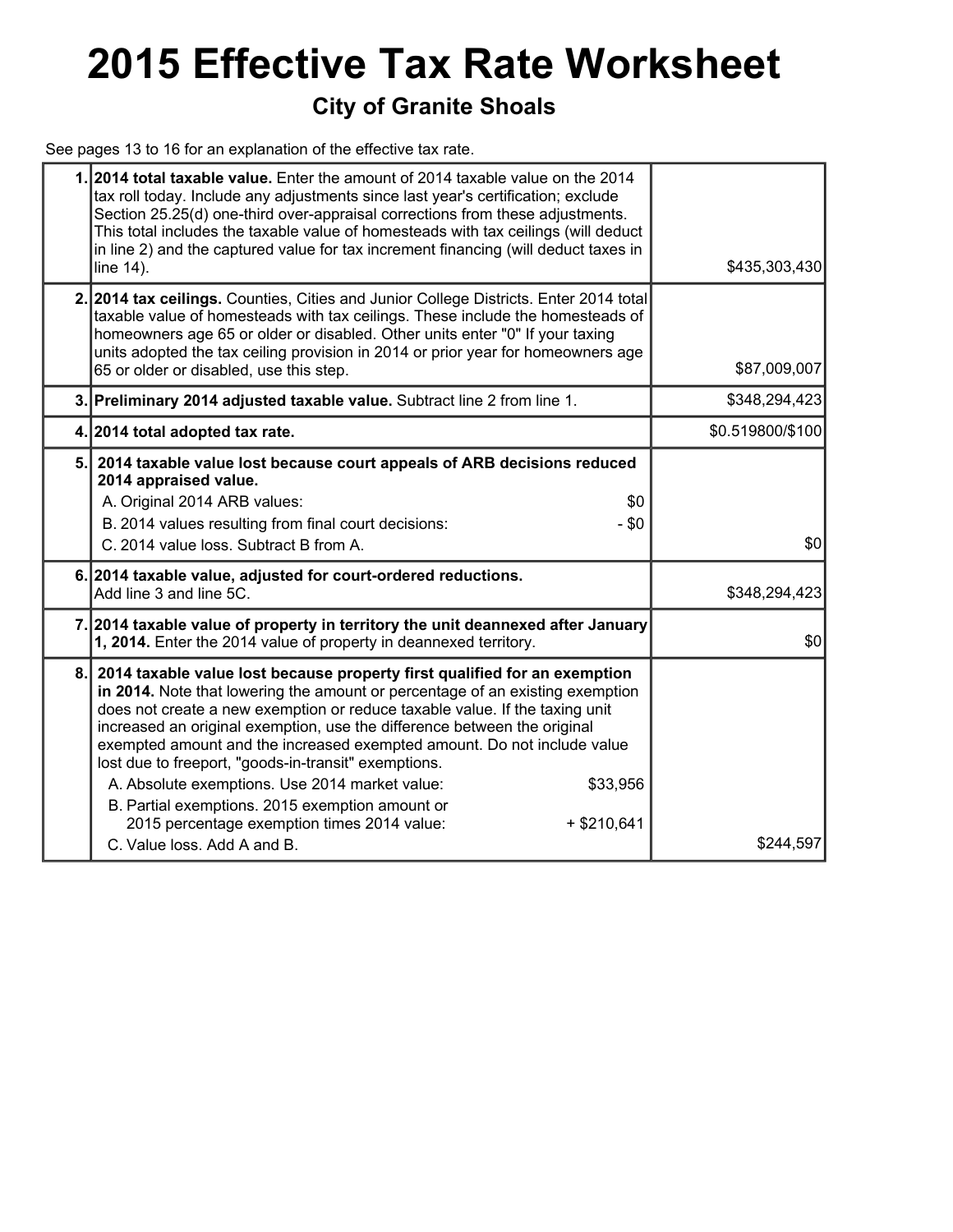# **2015 Effective Tax Rate Worksheet (continued) City of Granite Shoals**

| 9. 2014 taxable value lost because property first qualified for agricultural<br>appraisal (1-d or 1-d-1), timber appraisal, recreational/scenic appraisal or<br>public access airport special appraisal in 2015. Use only those properties<br>that first qualified in 2015; do not use properties that qualified in 2014.<br>A. 2014 market value:<br>\$0<br>B. 2015 productivity or special appraised value:<br>$- $0$<br>C. Value loss. Subtract B from A. | \$0           |
|--------------------------------------------------------------------------------------------------------------------------------------------------------------------------------------------------------------------------------------------------------------------------------------------------------------------------------------------------------------------------------------------------------------------------------------------------------------|---------------|
| 10. Total adjustments for lost value. Add lines 7, 8C and 9C.                                                                                                                                                                                                                                                                                                                                                                                                | \$244,597     |
| 11. 2014 adjusted taxable value. Subtract line 10 from line 6.                                                                                                                                                                                                                                                                                                                                                                                               | \$348,049,826 |
| 12. Adjusted 2014 taxes. Multiply line 4 by line 11 and divide by \$100.                                                                                                                                                                                                                                                                                                                                                                                     | \$1,809,162   |
| 13. Taxes refunded for years preceding tax year 2014. Enter the amount of taxes<br>refunded during the last budget year for tax years preceding tax year 2014.<br>Types of refunds include court decisions, Section 25.25(b) and (c) corrections<br>and Section 31.11 payment errors. Do not include refunds for tax year 2014.<br>This line applies only to tax years preceding tax year 2014.                                                              | \$1,115       |
| 14. Taxes in tax increment financing (TIF) for tax year 2014. Enter the amount of<br>taxes paid into the tax increment fund for a reinvestment zone as agreed by the<br>taxing unit. If the unit has no 2015 captured appraised value in Line 16D, enter<br>"0."                                                                                                                                                                                             | \$0           |
| 15. Adjusted 2014 taxes with refunds. Add lines 12 and 13, subtract line 14.                                                                                                                                                                                                                                                                                                                                                                                 | \$1,810,277   |
| 16. Total 2015 taxable value on the 2015 certified appraisal roll today. This<br>value includes only certified values and includes the total taxable value of<br>homesteads with tax ceilings (will deduct in line 18). These homesteads<br>includes homeowners age 65 or older or disabled.<br>A. Certified values only:<br>\$453,850,783<br>B. Counties: Include railroad rolling stock values<br>certified by the Comptroller's office:<br>$+$ \$0        |               |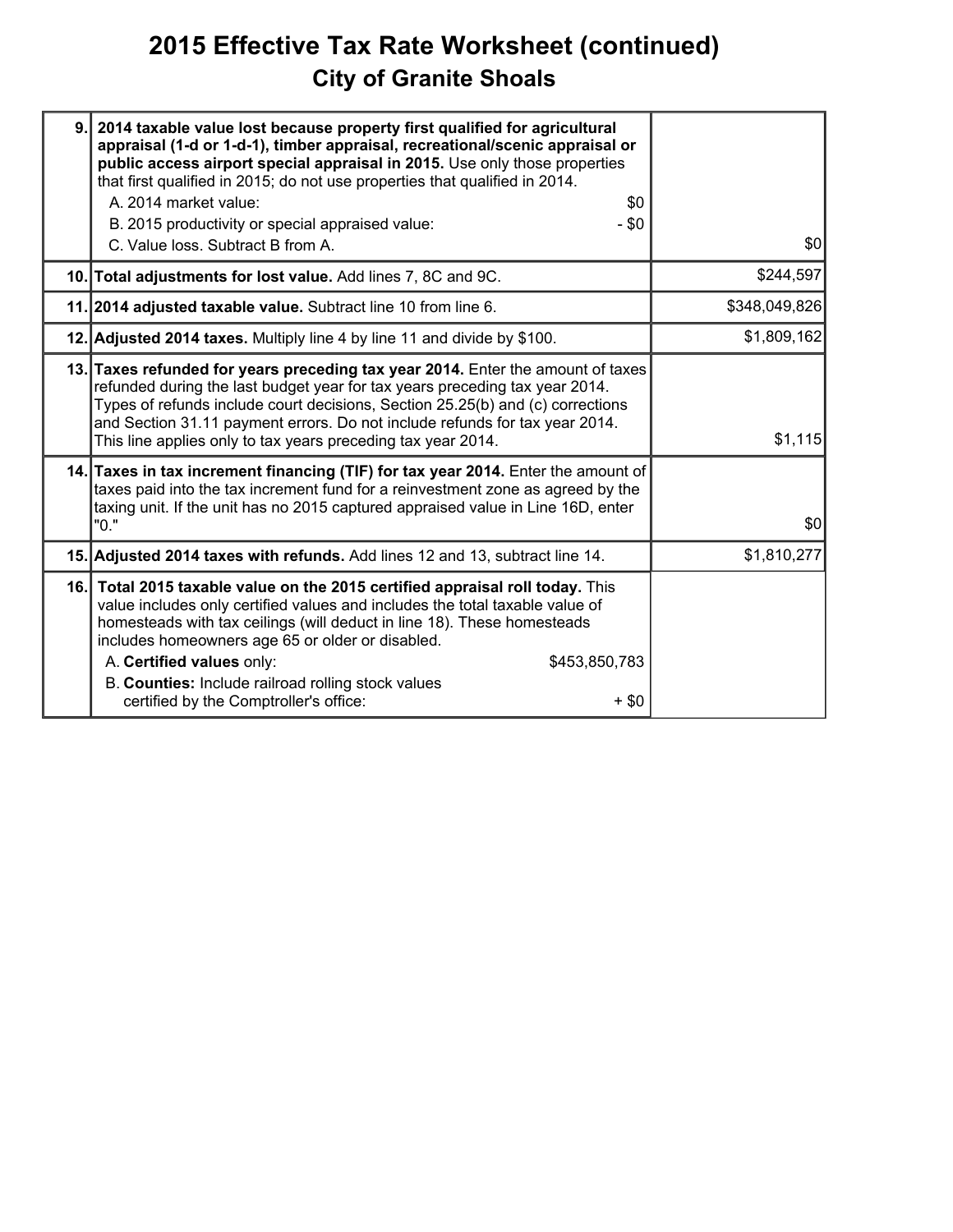# **2015 Effective Tax Rate Worksheet (continued) City of Granite Shoals**

| 16.<br>$\left( \text{cont.} \right)$ | C. Pollution control exemption: Deduct the value<br>of property exempted for the current tax year for<br>the first time as pollution control property (use this<br>line based on attorney's advice):<br>D. Tax increment financing: Deduct the 2015<br>captured appraised value of property taxable by a<br>taxing unit in a tax increment financing zone for<br>which the 2015 taxes will be deposited into the tax<br>increment fund. Do not include any new property<br>value that will be included in line 21 below.<br>E. Total 2015 value. Add A and B, then subtract C<br>and D.                                                                                                                                                                                                                                                                                                                                                                                                                                                                                                                                                                                                                   | $-$ \$0<br>$-$ \$0     | \$453,850,783 |
|--------------------------------------|-----------------------------------------------------------------------------------------------------------------------------------------------------------------------------------------------------------------------------------------------------------------------------------------------------------------------------------------------------------------------------------------------------------------------------------------------------------------------------------------------------------------------------------------------------------------------------------------------------------------------------------------------------------------------------------------------------------------------------------------------------------------------------------------------------------------------------------------------------------------------------------------------------------------------------------------------------------------------------------------------------------------------------------------------------------------------------------------------------------------------------------------------------------------------------------------------------------|------------------------|---------------|
| 17.1                                 | Total value of properties under protest or not included on certified<br>appraisal roll.<br>A. 2015 taxable value of properties under<br>protest. The chief appraiser certifies a list of<br>properties still under ARB protest. The list shows<br>the district's value and the taxpayer's claimed<br>value, if any or an estimate of the value if the<br>taxpayer wins. For each of the properties under<br>protest, use the lowest of these values. Enter the<br>total value.<br>B. 2015 value of properties not under protest or<br>included on certified appraisal roll. The chief<br>appraiser gives taxing units a list of those taxable<br>properties that the chief appraiser knows about<br>but are not included at appraisal roll certification.<br>These properties also are not on the list of<br>properties that are still under protest. On this list<br>of properties, the chief appraiser includes the<br>market value, appraised value and exemptions for<br>the preceding year and a reasonable estimate of<br>the market value, appraised value and<br>exemptions for the current year. Use the lower<br>market, appraised or taxable value (as<br>appropriate). Enter the total value. | \$5,158,048<br>$+$ \$0 |               |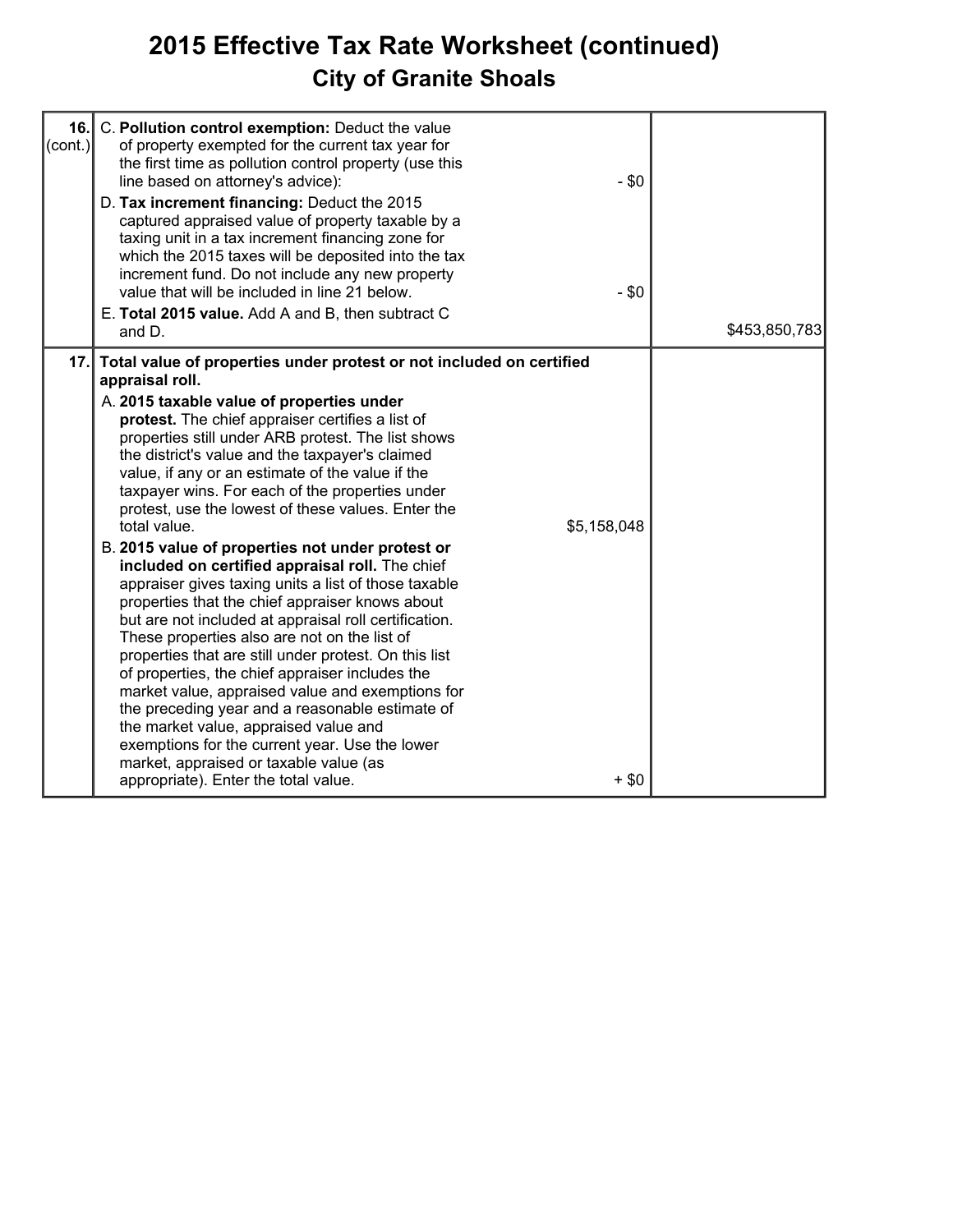## **2015 Effective Tax Rate Worksheet (continued) City of Granite Shoals**

| 17.<br>(cont.) | C. Total value under protest or not certified. Add<br>A and B.                                                                                                                                                                                                                                                                                                                                                                                                                                                                                                                                                                                                                                                                                                                                                                                                                                                                               | \$5,158,048    |
|----------------|----------------------------------------------------------------------------------------------------------------------------------------------------------------------------------------------------------------------------------------------------------------------------------------------------------------------------------------------------------------------------------------------------------------------------------------------------------------------------------------------------------------------------------------------------------------------------------------------------------------------------------------------------------------------------------------------------------------------------------------------------------------------------------------------------------------------------------------------------------------------------------------------------------------------------------------------|----------------|
|                | 18. 2015 tax cellings. Counties, cities and junior colleges enter 2015 total taxable<br>value of homesteads with tax ceilings. These include the homesteads of<br>homeowners age 65 or older or disabled. Other units enter "0." If your taxing<br>units adopted the tax ceiling provision in 2014 or prior year for homeowners<br>age 65 or older or disabled, use this step.                                                                                                                                                                                                                                                                                                                                                                                                                                                                                                                                                               | \$88,845,731   |
|                | 19. 2015 total taxable value. Add lines 16E and 17C. Subtract line 18.                                                                                                                                                                                                                                                                                                                                                                                                                                                                                                                                                                                                                                                                                                                                                                                                                                                                       | \$370,163,100  |
|                | 20. Total 2015 taxable value of properties in territory annexed after January 1,<br>2008. Include both real and personal property. Enter the 2015 value of property<br>in territory annexed.                                                                                                                                                                                                                                                                                                                                                                                                                                                                                                                                                                                                                                                                                                                                                 | \$0            |
|                | 21. Total 2015 taxable value of new improvements and new personal property<br>located in new improvements. "New" means the item was not on the<br>appraisal roll in 2014. An improvement is a building, structure, fixture or fence<br>erected on or affixed to land. A transportable structure erected on its owner's<br>land is also included unless it is held for sale or is there only temporarily. New<br>additions to existing improvements may be included if the appraised value can<br>be determined. New personal property in a new improvement must have been<br>brought into the unit after January 1, 2014 and be located in a new<br>improvement. New improvements do include property on which a tax<br>abatement agreement has expired for 2015. New improvements do not include<br>mineral interests produced for the first time, omitted property that is back<br>assessed and increased appraisals on existing property. | \$5,982,314    |
|                | 22. Total adjustments to the 2015 taxable value. Add lines 20 and 21.                                                                                                                                                                                                                                                                                                                                                                                                                                                                                                                                                                                                                                                                                                                                                                                                                                                                        | \$5,982,314    |
|                | 23. 2015 adjusted taxable value. Subtract line 22 from line 19.                                                                                                                                                                                                                                                                                                                                                                                                                                                                                                                                                                                                                                                                                                                                                                                                                                                                              | \$364,180,786  |
|                | 24. 2015 effective tax rate. Divide line 15 by line 23 and multiply by \$100.                                                                                                                                                                                                                                                                                                                                                                                                                                                                                                                                                                                                                                                                                                                                                                                                                                                                | \$0.4970/\$100 |
|                | 25. COUNTIES ONLY. Add together the effective tax rates for each type of tax the<br>county levies. The total is the 2015 county effective tax rate.                                                                                                                                                                                                                                                                                                                                                                                                                                                                                                                                                                                                                                                                                                                                                                                          | \$/\$100       |

A county, city or hospital district that adopted the additional sales tax in November 2014 or in May 2015 must adjust its effective tax rate. *The Additional Sales Tax Rate Worksheet* on page 39 sets out this adjustment. Do not forget to complete the *Additional Sales Tax Rate Worksheet* if the taxing unit adopted the additional sales tax on these dates.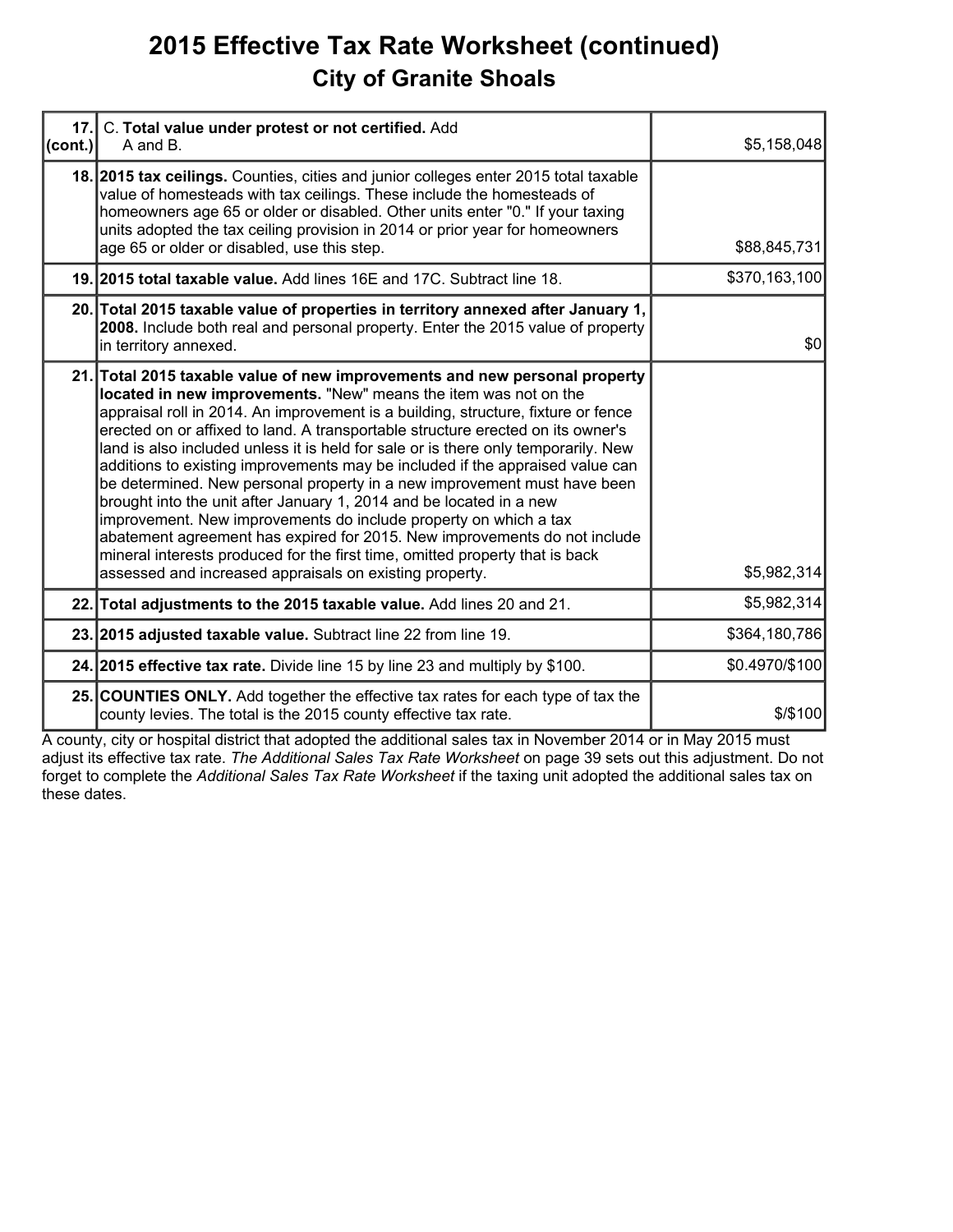# **2015 Rollback Tax Rate Worksheet**

### **City of Granite Shoals**

See pages 17 to 21 for an explanation of the rollback tax rate.

|     | 26. 2014 maintenance and operations (M&O) tax rate.                                                                                                                                                                                                                                                                                                                                                                                                                                                                                                                                                                                                                                                                                                                                                                                                                                                                                                                                                                                                                                                                                                                                                                                                                                                                           | \$0.298700/\$100 |
|-----|-------------------------------------------------------------------------------------------------------------------------------------------------------------------------------------------------------------------------------------------------------------------------------------------------------------------------------------------------------------------------------------------------------------------------------------------------------------------------------------------------------------------------------------------------------------------------------------------------------------------------------------------------------------------------------------------------------------------------------------------------------------------------------------------------------------------------------------------------------------------------------------------------------------------------------------------------------------------------------------------------------------------------------------------------------------------------------------------------------------------------------------------------------------------------------------------------------------------------------------------------------------------------------------------------------------------------------|------------------|
|     | 27. 2014 adjusted taxable value. Enter the amount from line 11.                                                                                                                                                                                                                                                                                                                                                                                                                                                                                                                                                                                                                                                                                                                                                                                                                                                                                                                                                                                                                                                                                                                                                                                                                                                               | \$348,049,826    |
| 28. | 2014 M&O taxes.<br>\$1,039,624<br>A. Multiply line 26 by line 27 and divide by \$100.<br>B. Cities, counties and hospital districts with<br>additional sales tax: Amount of additional sales<br>tax collected and spent on M&O expenses in<br>2014. Enter amount from full year's sales tax<br>revenue spent for M&O in 2014 fiscal year, if any.<br>Other units, enter "0." Counties exclude any<br>amount that was spent for economic development<br>grants from the amount of sales tax spent.<br>$+$ \$0<br>C. Counties: Enter the amount for the state criminal<br>justice mandate. If second or later year, the<br>amount is for increased cost above last year's<br>amount. Other units, enter "0."<br>$+$ \$0<br>D. Transferring function: If discontinuing all of a<br>department, function or activity and transferring it<br>to another unit by written contract, enter the<br>amount spent by the unit discontinuing the<br>function in the 12 months preceding the month of<br>this calculation. If the unit did not operate this<br>function for this 12-month period, use the amount<br>spent in the last full fiscal year in which the unit<br>operated the function. The unit discontinuing the<br>function will subtract this amount in H below. The<br>unit receiving the function will add this amount in |                  |
|     | H below. Other units, enter "0."<br>$+/-$ \$0                                                                                                                                                                                                                                                                                                                                                                                                                                                                                                                                                                                                                                                                                                                                                                                                                                                                                                                                                                                                                                                                                                                                                                                                                                                                                 |                  |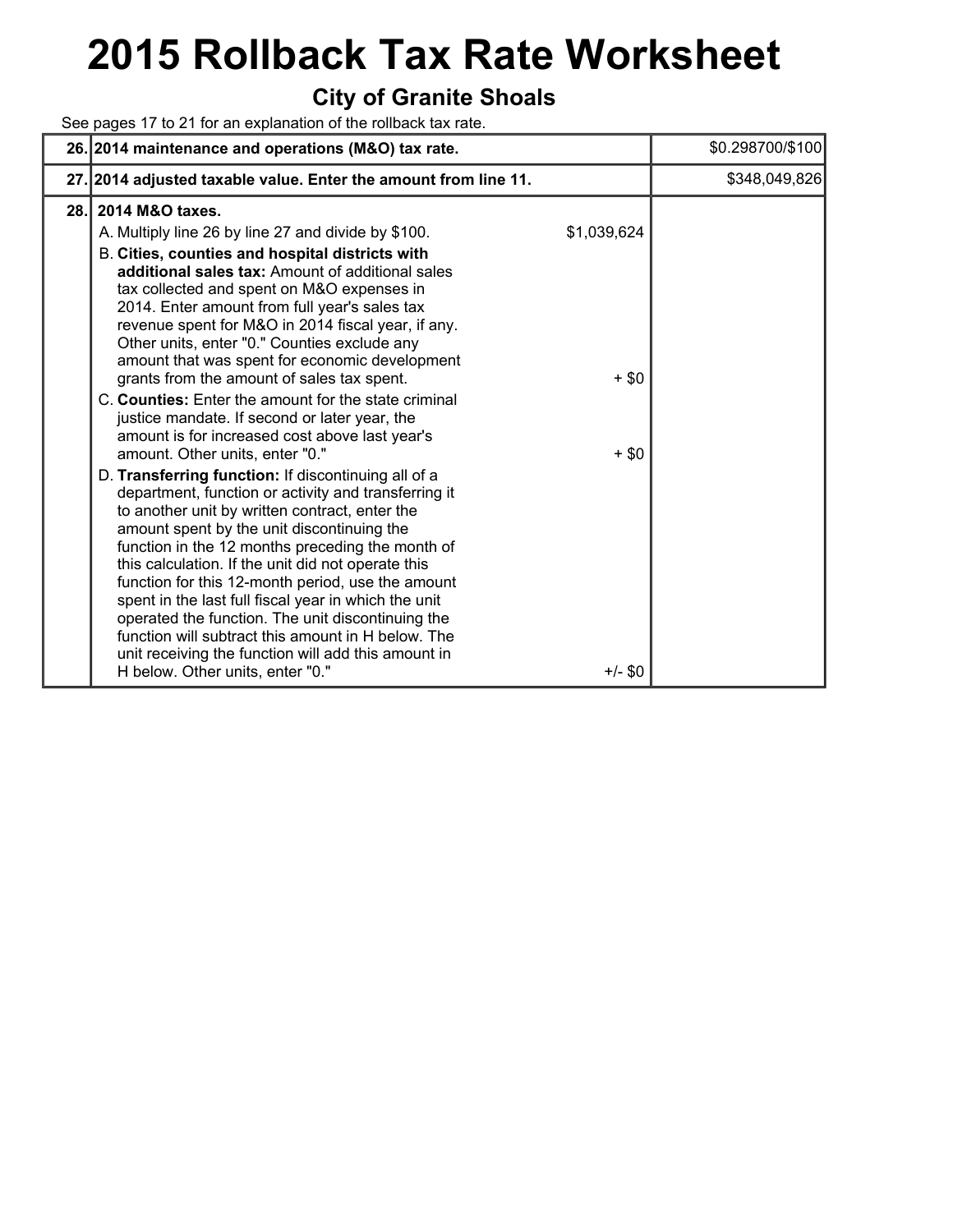# **2015 Rollback Tax Rate Worksheet (continued) City of Granite Shoals**

| 28.<br>(cont.) | E. Taxes refunded for years preceding tax year<br>2014: Enter the amount of M&O taxes refunded<br>during the last budget year for tax years<br>preceding tax year 2014. Types of refunds<br>include court decisions, Section 25.25(b) and (c)<br>corrections and Section 31.11 payment errors. Do<br>not include refunds for tax year 2014. This line<br>applies only to tax years preceding tax year 2014.<br>F. Enhanced indigent health care expenditures:<br>Enter the increased amount for the current year's<br>enhanced indigent health care expenditures<br>above the preceding tax year's enhanced indigent<br>health care expenditures, less any state<br>assistance.<br>G. Taxes in tax increment financing (TIF): Enter<br>the amount of taxes paid into the tax increment<br>fund for a reinvestment zone as agreed by the<br>taxing unit. If the unit has no 2015 captured<br>appraised value in Line 16D, enter "0." | $+$ \$574<br>$+$ \$0<br>$- $0$ |                |
|----------------|-------------------------------------------------------------------------------------------------------------------------------------------------------------------------------------------------------------------------------------------------------------------------------------------------------------------------------------------------------------------------------------------------------------------------------------------------------------------------------------------------------------------------------------------------------------------------------------------------------------------------------------------------------------------------------------------------------------------------------------------------------------------------------------------------------------------------------------------------------------------------------------------------------------------------------------|--------------------------------|----------------|
|                | H. Adjusted M&O Taxes. Add A, B, C, E and F. For<br>unit with D, subtract if discontinuing function and<br>add if receiving function. Subtract G.                                                                                                                                                                                                                                                                                                                                                                                                                                                                                                                                                                                                                                                                                                                                                                                   |                                | \$1,040,198    |
|                | 29. 2015 adjusted taxable value.<br>Enter line 23 from the Effective Tax Rate Worksheet.                                                                                                                                                                                                                                                                                                                                                                                                                                                                                                                                                                                                                                                                                                                                                                                                                                            |                                | \$364,180,786  |
|                | 30. 2015 effective maintenance and operations rate.<br>Divide line 28H by line 29 and multiply by \$100.                                                                                                                                                                                                                                                                                                                                                                                                                                                                                                                                                                                                                                                                                                                                                                                                                            |                                | \$0.2856/\$100 |
|                | 31. 2015 rollback maintenance and operation rate.<br>Multiply line 30 by 1.08. (See lines 49 to 52 for additional rate for pollution<br>control expenses.                                                                                                                                                                                                                                                                                                                                                                                                                                                                                                                                                                                                                                                                                                                                                                           |                                | \$0.3084/\$100 |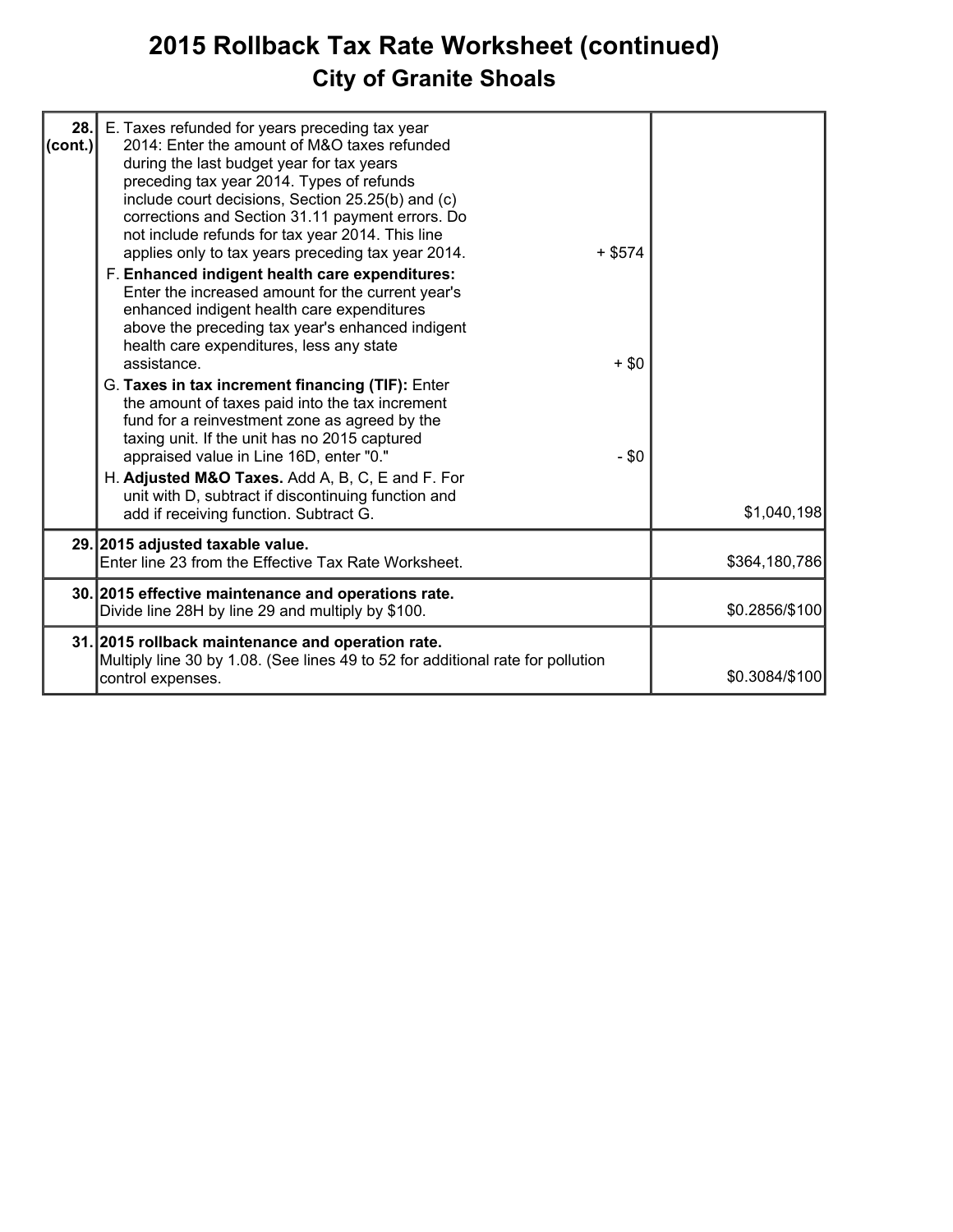# **2015 Rollback Tax Rate Worksheet (continued) City of Granite Shoals**

| 32. | Total 2015 debt to be paid with property taxes and additional sales tax<br>revenue.<br>"Debt" means the interest and principal that will be paid on debts that:<br>(1) are paid by property taxes,<br>(2) are secured by property taxes,<br>(3) are scheduled for payment over a period longer than one year and<br>(4) are not classified in the unit's budget as M&O expenses.<br>A: Debt also includes contractual payments to other<br>taxing units that have incurred debts on behalf of<br>this taxing unit, if those debts meet the four<br>conditions above. Include only amounts that will be<br>paid from property tax revenue. Do not include<br>appraisal district budget payments. List the debt in<br>Schedule B: Debt Service.<br>\$996,867<br>B: Subtract unencumbered fund amount used to<br>reduce total debt.<br>$-$150,000$<br>C: Subtract amount paid from other resources.<br>-\$0<br>D: Adjusted debt. Subtract B and C from A. | \$846,867      |
|-----|--------------------------------------------------------------------------------------------------------------------------------------------------------------------------------------------------------------------------------------------------------------------------------------------------------------------------------------------------------------------------------------------------------------------------------------------------------------------------------------------------------------------------------------------------------------------------------------------------------------------------------------------------------------------------------------------------------------------------------------------------------------------------------------------------------------------------------------------------------------------------------------------------------------------------------------------------------|----------------|
|     | 33. Certified 2014 excess debt collections. Enter the amount certified by the<br>collector.                                                                                                                                                                                                                                                                                                                                                                                                                                                                                                                                                                                                                                                                                                                                                                                                                                                            | \$0            |
|     | 34. Adjusted 2015 debt. Subtract line 33 from line 32.                                                                                                                                                                                                                                                                                                                                                                                                                                                                                                                                                                                                                                                                                                                                                                                                                                                                                                 | \$846,867      |
|     | 35. Certified 2015 anticipated collection rate. Enter the rate certified by the<br>collector. If the rate is 100 percent or greater, enter 100 percent.                                                                                                                                                                                                                                                                                                                                                                                                                                                                                                                                                                                                                                                                                                                                                                                                | 100.000000%    |
|     | 36. 2015 debt adjusted for collections. Divide line 34 by line 35.                                                                                                                                                                                                                                                                                                                                                                                                                                                                                                                                                                                                                                                                                                                                                                                                                                                                                     | \$846,867      |
|     | 37. 2015 total taxable value. Enter the amount on line 19.                                                                                                                                                                                                                                                                                                                                                                                                                                                                                                                                                                                                                                                                                                                                                                                                                                                                                             | \$370,163,100  |
|     | 38. 2015 debt tax rate. Divide line 36 by line 37 and multiply by \$100.                                                                                                                                                                                                                                                                                                                                                                                                                                                                                                                                                                                                                                                                                                                                                                                                                                                                               | \$0.2287/\$100 |
|     | 39. 2015 rollback tax rate. Add lines 31 and 38.                                                                                                                                                                                                                                                                                                                                                                                                                                                                                                                                                                                                                                                                                                                                                                                                                                                                                                       | \$0.5371/\$100 |
|     | 40. COUNTIES ONLY. Add together the rollback tax rates for each type of tax the<br>county levies. The total is the 2015 county rollback tax rate.                                                                                                                                                                                                                                                                                                                                                                                                                                                                                                                                                                                                                                                                                                                                                                                                      | \$/\$100       |

A taxing unit that adopted the additional sales tax must complete the lines for the *Additional Sales Tax Rate*. A taxing unit seeking additional rollback protection for pollution control expenses completes the *Additional Rollback Protection for Pollution Control*.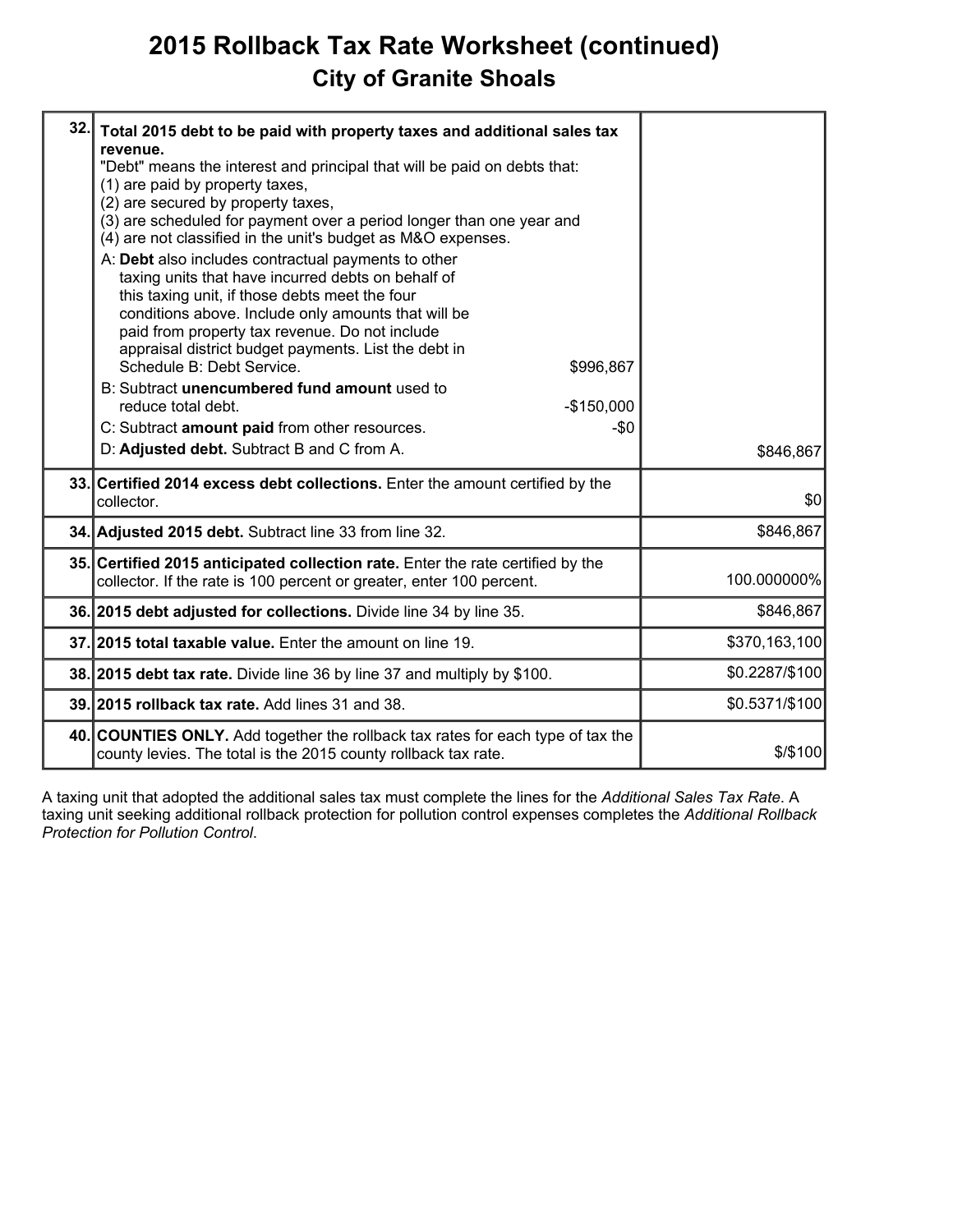## **Additional Sales Tax Rate Worksheet City of Granite Shoals**

| 41. Units that adopted the sales tax in August or November 2014, or in January or<br>May 2015. Enter the Comptroller's estimate of taxable sales for the previous four<br>quarters. Units that adopted the sales tax before August 2014, skip this line. | \$12,645,366   |
|----------------------------------------------------------------------------------------------------------------------------------------------------------------------------------------------------------------------------------------------------------|----------------|
| 42. Estimated sales tax revenue. Counties exclude any amount that is or will be<br>spent for economic development grants from the amount of estimated sales tax<br>revenue.                                                                              |                |
| UNITS THAT ADOPTED THE SALES TAX IN AUGUST OR NOVEMBER<br>2014, OR IN JANUARY OR MAY 2015. Multiply the amount on line 41 by the<br>sales tax rate (.01, .005, or .0025, as applicable) and multiply the result by .95.                                  |                |
| $-OR-$                                                                                                                                                                                                                                                   |                |
| UNITS THAT ADOPTED THE SALES TAX BEFORE AUGUST 2014. Enter<br>the sales tax revenue for the previous four quarters. Do not multiply by .95.                                                                                                              | \$60,065       |
| 43. 2015 total taxable value. Enter the amount from line 37 of the Rollback Tax Rate<br>Worksheet.                                                                                                                                                       | \$370,163,100  |
| 44. Sales tax adjustment rate. Divide line 42 by line 43 and multiply by \$100.                                                                                                                                                                          | \$0.0162/\$100 |
| 45. 2015 effective tax rate, unadjusted for sales tax. Enter the rate from line 24 or<br>25, as applicable, on the Effective Tax Rate Worksheet.                                                                                                         | \$0.4970/\$100 |
| 46. 2015 effective tax rate, adjusted for sales tax.                                                                                                                                                                                                     |                |
| UNITS THAT ADOPTED THE SALES TAX IN AUGUST OR NOVEMBER<br>2014, OR IN JANUARY OR MAY 2015. Subtract line 45 from line 46.                                                                                                                                |                |
| $-OR-$                                                                                                                                                                                                                                                   |                |
| UNITS THAT ADOPTED THE SALES TAX BEFORE AUGUST 2014. Enter<br>line 46, do not subtract.                                                                                                                                                                  | \$0.4808/\$100 |
| 47. 2015 rollback tax rate, unadjusted for sales tax. Enter the rate from line 39 or<br>40, as applicable, of the rollback tax rate worksheet.                                                                                                           | \$0.5371/\$100 |
| 48. 2015 rollback tax rate, adjusted for sales tax. Subtract line 44 from line 47.                                                                                                                                                                       | \$0.5209/\$100 |

If the additional sales tax rate increased or decreased from last year, contact the Comptroller's office for special instructions on calculating the sales tax projection for the first year after the rate change.